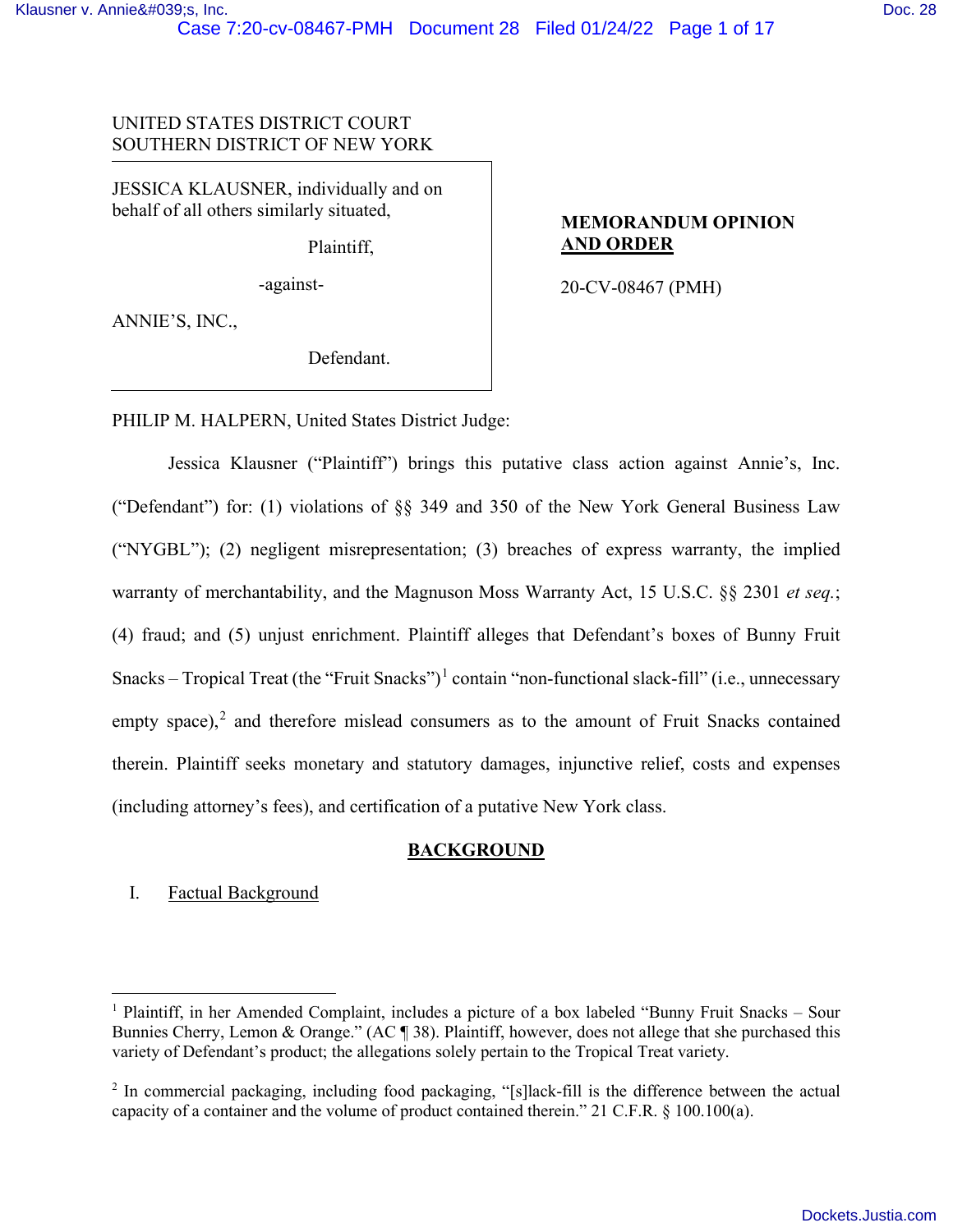# Case 7:20-cv-08467-PMH Document 28 Filed 01/24/22 Page 2 of 17

Defendant "manufactures, packages, distributes, markets, labels and sells" the Fruit Snacks. (Doc. 14, "AC" [1]). The Fruit Snacks are sold in "opaque cardboard" boxes that allegedly prevent consumers from confirming by sight or sound the number of Fruit Snacks contained therein. (*Id*. ¶ 12). Each box of Fruit Snacks measures four-and-a-half inches wide, one-and-a-half inches deep, and seven inches tall. (*Id*. ¶ 13). Each box's front label discloses that it contains five pouches of Fruit Snacks, with each individual pouch containing 0.8 ounces (twenty-three grams) of Fruit Snacks, for a total net weight of four ounces (115 grams) of Fruit Snacks per box. (*Id*. ¶¶ 15, 19). Plaintiff provided pictures of the front label of the box, which are reproduced below:

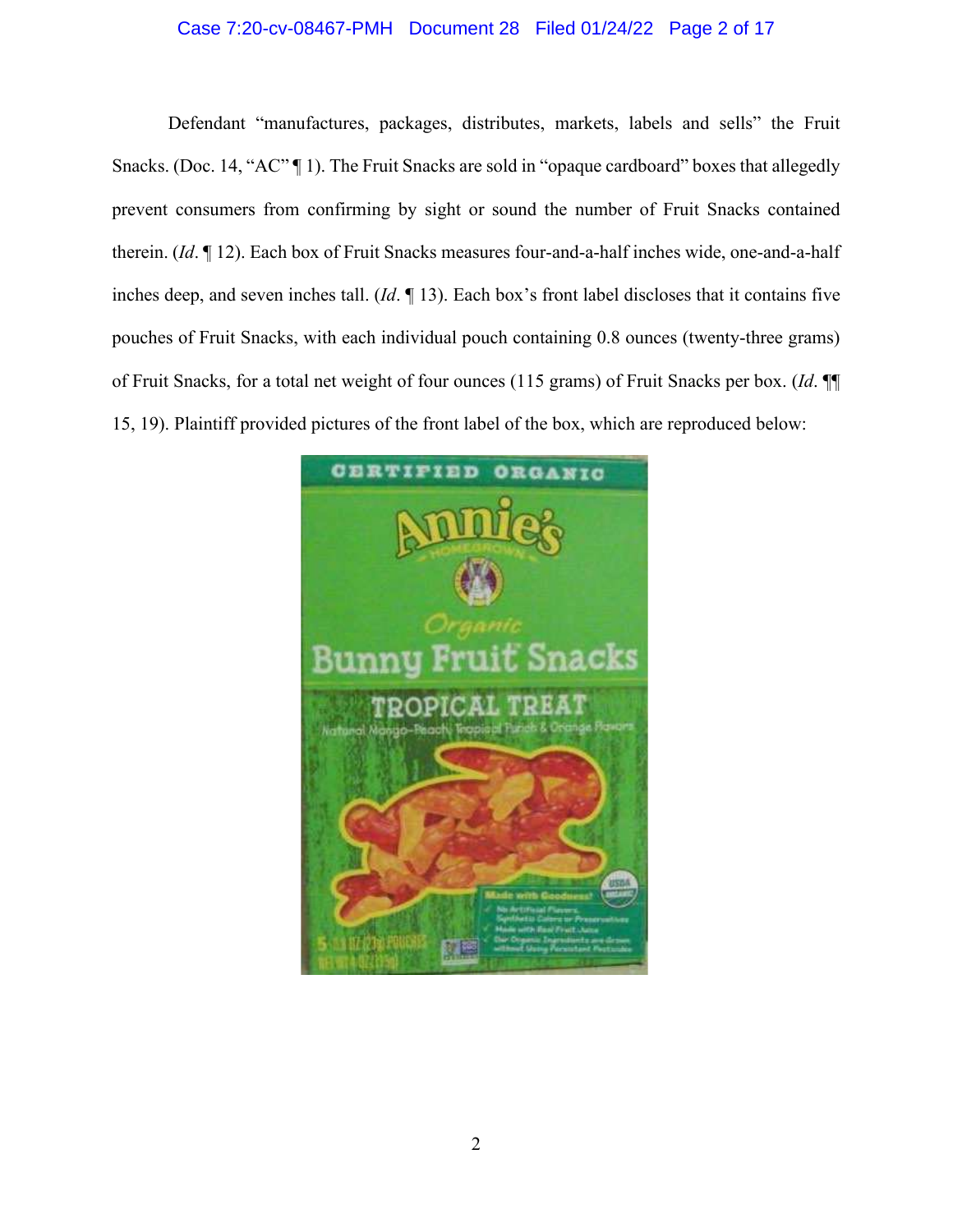

(*Id*. ¶¶ 13, 15).

Plaintiff purchased the Fruit Snacks "multiple times a year for the past three years" from several stores, including a ShopRite located in Monroe, New York. (*Id*. ¶ 69). Plaintiff alleges that the Fruit Snacks are sold at a "premium price" of "no less than \$4.89" per thirty-two ounces. (*Id*.  $\P$  57).

Plaintiff calculates that over sixty percent of each box of Fruit Snacks is comprised of empty space or "slack-fill," which serves no functional purpose. (*Id*. ¶¶ 11, 19, 38, 48). Despite information on the front label, Plaintiff insists that the amount of slack-fill in each box of Fruit Snacks renders the packaging misleading, because the size of each box makes it appear to consumers that they are buying more Fruit Snacks than they really are. (*Id*. ¶¶ 4, 50-51, 53, 55). Plaintiff alleges that had she "known the truth" about the amount of Fruit Snacks contained in each box, she "would not have bought the [Fruit Snacks] or would have paid less for them." (*Id*. ¶ 56).

#### II. Procedural Background

Plaintiff filed her initial Complaint on October 11, 2020 (Doc. 1), and her Amended Complaint on March 11, 2021 (AC). Defendant filed a pre-motion letter regarding its anticipated motion to dismiss on April 1, 2021 (Doc. 15), Plaintiff filed her letter in opposition on April 8, 2021 (Doc. 16), and the Court held a pre-motion conference on March 19, 2021 (*see* Mar. 19, 2021 Min. Entry). The motion papers were filed on June 22, 2021. (Doc. 21; Doc. 22, "Def. Br."; Doc.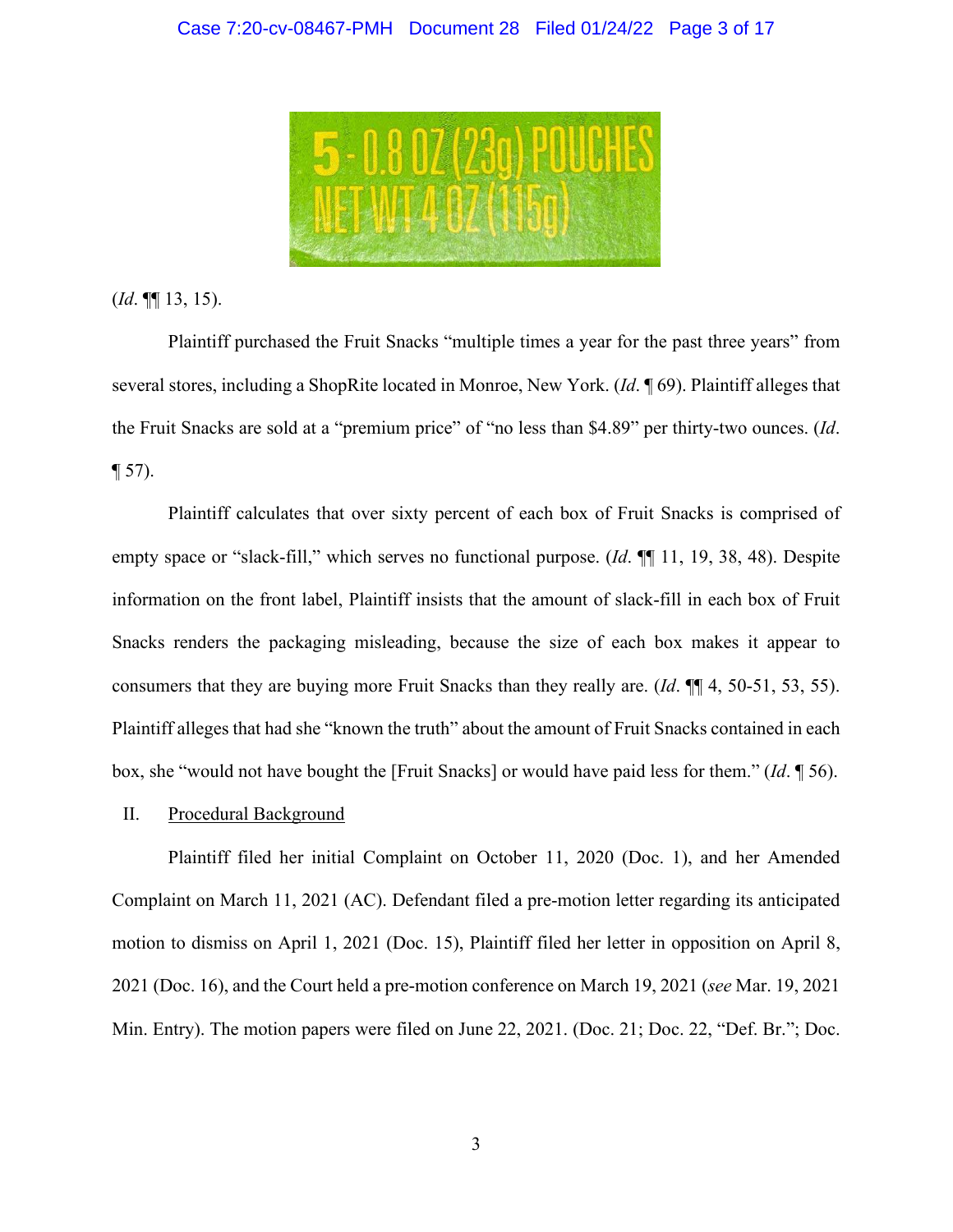24, "Pl. Opp."; Doc. 25, "Def. Reply").<sup>[3](#page-3-0)</sup> On November 18, 2021, the Court granted Defendant's request for oral argument on its motion to dismiss, and scheduled oral argument for February 28, 2022 at 3:00 p.m. (Doc. 27).

For the reasons set forth below, the Court GRANTS Defendant's motion to dismiss Plaintiff's Amended Complaint. In light of this decision, the oral argument scheduled for February 28, 2022 is canceled.

#### **STANDARD OF REVIEW**

"Federal courts are courts of limited jurisdiction, and Rule 12(b)(1) requires dismissal of an action 'when the district court lacks the statutory or constitutional power to adjudicate it.'" *Schwartz v. Hitrons Sols., Inc.*, 397 F. Supp. 3d 357, 364 (S.D.N.Y. 2019) (quoting *Makarova v. United States*, 201 F.3d 110, 113 (2d Cir. 2000)). "The party invoking the Court's jurisdiction bears the burden of establishing jurisdiction exists." *Hettler v. Entergy Enters., Inc.*, 15 F. Supp. 3d 447, 450 (S.D.N.Y. 2014) (citing *Conyers v. Rossides*, 558 F.3d 137, 143 (2d Cir. 2009)). When deciding a motion to dismiss under Rule 12(b)(1) at the pleadings stage, "the Court 'must accept as true all material facts alleged in the complaint and draw all reasonable inferences in the

<span id="page-3-0"></span><sup>3</sup> Defendant also filed a document entitled "Request for Judicial Notice in Support of Defendant's Motion to Dismiss First Amended Class Action Complaint." (Doc. 23). This document, invoking Federal Rule of Evidence 201(b)(2), asks the Court to take judicial notice of six exhibits. (Doc. 23-1). The Court may and does take judicial notice of Exhibits A through C, which are clearer images of the Fruit Snacks packaging that already appear in the body of the Amended Complaint itself. *See Tomasino v. Estee Lauder Cos., Inc.*, No. 13-CV-04692, 2015 WL 1470177, at \*6 (E.D.N.Y. Mar. 31, 2015); *see also Nelson v. MillerCoors, LLC*, 246 F. Supp. 3d 666, 673 (E.D.N.Y. 2017) ("At the motion to dismiss stage, ... courts may, on their own or at a party's request" take judicial notice of "materials—such as product labels and packaging referenced numerous times in the complaint."). The Court may also take judicial notice of the news articles annexed as Exhibits D through F. *See Nelson*, 246 F. Supp. 3d at 673 (citing *Garber v. Legg Mason, Inc.*, 347 F. App'x 665, 669 (2d Cir. 2009)). Notably, Plaintiff does not object to the Court taking notice of any of these exhibits. Notwithstanding the Court's ability to take judicial notice of these three exhibits, the Court declines to do so because they are "unhelpful in considering the present case," and therefore, the Court "did not rely on them." *Tomasino*, 2015 WL 1470177, at \*6.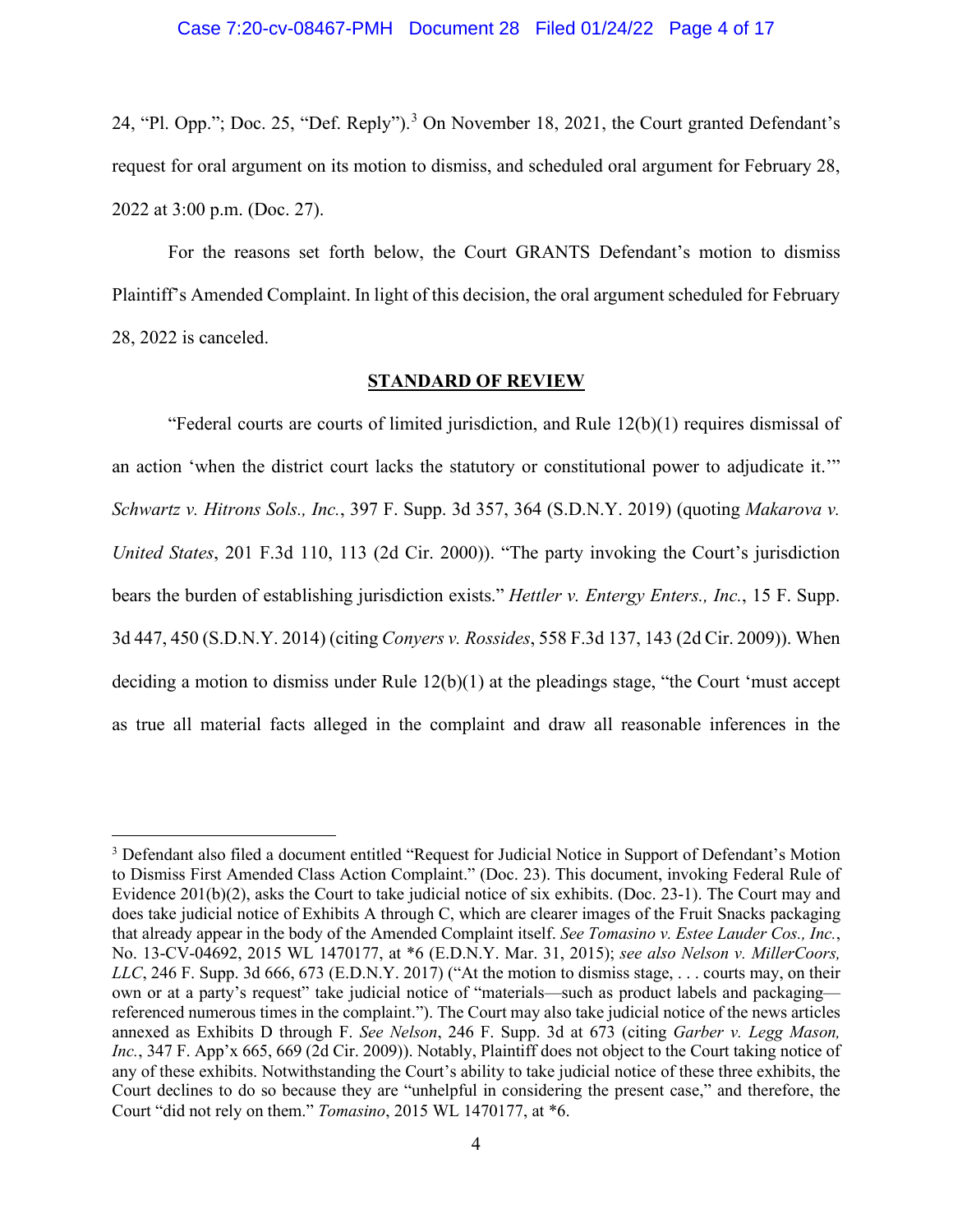#### Case 7:20-cv-08467-PMH Document 28 Filed 01/24/22 Page 5 of 17

plaintiff's favor.'" *Id.* (quoting *Conyers*, 558 F.3d at 143); *see also Doe v. Trump Corp.*, 385 F. Supp. 3d 265, 274 (S.D.N.Y. 2019).

When "the defendant moves for dismissal under Rule  $12(b)(1)$ ... as well as on other grounds, the court should consider the Rule 12(b)(1) challenge first since if it must dismiss the complaint for lack of subject matter jurisdiction, the accompanying defenses and objections become moot and do not need to be determined." *Saint-Amour v. Richmond Org., Inc.*, 388 F. Supp. 3d 277, 286 (S.D.N.Y. 2019) (quoting *United States v. New York City Dep't of Hous., Pres. & Dev.*, No. 09-CV-06547, 2012 WL 4017338, at \*3 (S.D.N.Y. Sept. 10, 2012)).

A Rule 12(b)(6) motion, however, enables a court to dismiss a complaint for "failure to state a claim upon which relief can be granted." Fed. R. Civ. P. 12(b)(6). "To survive a motion to dismiss, a complaint must contain sufficient factual matter, accepted as true, to 'state a claim to relief that is plausible on its face.'" *Ashcroft v. Iqbal*, 556 U.S. 662, 678 (2009) (quoting *Bell Atl. Corp. v. Twombly*, 550 U.S. 544, 570 (2007)). A claim is plausible on its face "when the plaintiff pleads factual content that allows the court to draw the reasonable inference that the defendant is liable for the misconduct alleged." *Id*. (citing *Twombly*, 550 U.S. at 556). "The plausibility standard is not akin to a 'probability requirement,' but it asks for more than a sheer possibility that a defendant has acted unlawfully." *Id*. (citing *Twombly*, 550 U.S. at 556). The factual allegations pled "must be enough to raise a right to relief above the speculative level . . . ." *Twombly*, 550 U.S. at 555.

"When there are well-ple[d] factual allegations, a court should assume their veracity and then determine whether they plausibly give rise to an entitlement to relief." *Iqbal*, 556 U.S. at 679. Thus, the Court must "take all well-ple[d] factual allegations as true, and all reasonable inferences are drawn and viewed in a light most favorable to the plaintiff[ ]." *Leeds v. Meltz*, 85 F.3d 51, 53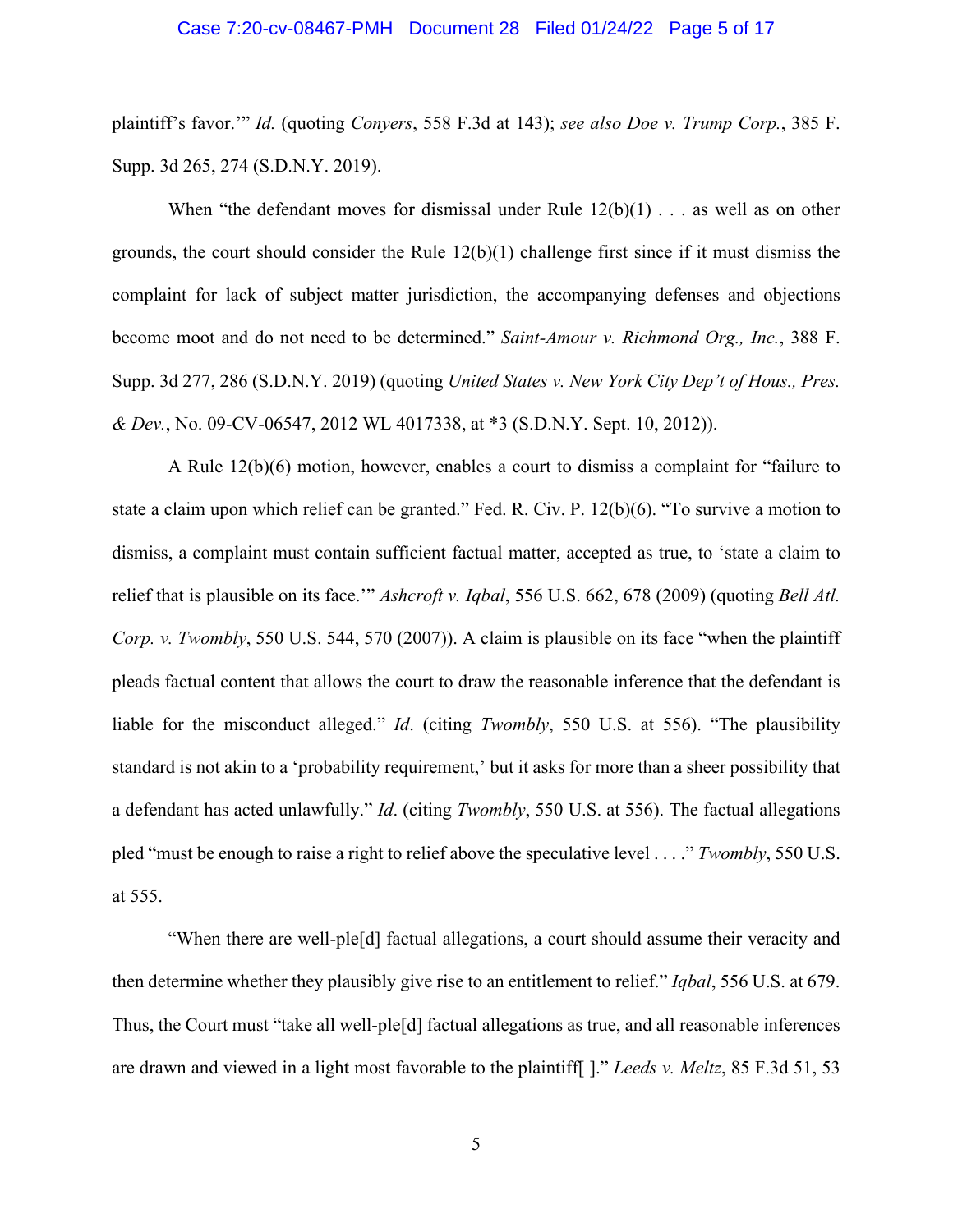#### Case 7:20-cv-08467-PMH Document 28 Filed 01/24/22 Page 6 of 17

(2d Cir. 1996). The presumption of truth, however, "'is inapplicable to legal conclusions,' and '[t]hreadbare recitals of the elements of a cause of action, supported by mere conclusory statements, do not suffice.'" *Harris v. Mills*, 572 F.3d 66, 72 (2d Cir. 2009) (quoting *Iqbal*, 556 U.S. at 678 (alteration in original)). Therefore, a plaintiff must provide "more than labels and conclusions" to show entitlement to relief. *Twombly*, 550 U.S. at 555.

### **ANALYSIS**

The Court does not write on a blank slate when it comes to so-called "slack-fill" cases. Over the past few years, several other courts in this District have dismissed nearly identical claims in cases where plaintiffs have alleged that non-functional slack-fill rendered a product's packaging misleading to consumers. *See, e.g.*, *Green v. SweetWorks Confections, LLC*, No. 18-CV-00902, 2019 WL 3958442 (S.D.N.Y. Aug. 21, 2019) (Sixlets candy); *Miao Xin Hu v. Iovate Health Scis. U.S.A. Inc.*, No. 17-CV-09427, 2018 WL 4954105 (S.D.N.Y. Oct. 12, 2018) (protein powder); *Daniel v. Tootsie Roll Indus., LLC*, No. 17-CV-07541, 2018 WL 3650015 (S.D.N.Y. Aug. 1, 2018) (Junior Mints candy); *Alce v. Wise Foods, Inc.*, No. 17-CV-02402, 2018 WL 1737750 (S.D.N.Y. Mar. 27, 2018) (potato chips); *Wurtzburger v. Kentucky Fried Chicken*, No. 16-CV-08186, 2017 WL 6416296 (S.D.N.Y. Dec. 13, 2017) (fried chicken); *Stewart v. Riviana Foods Inc.*, No. 16- CV-06157, 2017 WL 4045952 (S.D.N.Y. Sept. 11, 2017) (pasta); *Bautista v. CytoSport, Inc.*, 223 F. Supp. 3d 182 (S.D.N.Y. 2016) (protein powder); *Izquierdo v. Mondelez Int'l, Inc.*, No. 16-CV-04697, 2016 WL 6459832 (S.D.N.Y. Oct. 26, 2016) (Sour Patch Watermelon candy). The Court finds those cases instructive here.

#### I. Motion to Dismiss Under Federal Rule of Civil Procedure 12(b)(1)

As a threshold matter, Plaintiff seeks to enjoin Defendant from engaging in ongoing illegal practices. (AC at 16 ¶¶ 2-3). Defendant, to the contrary, argues that Plaintiff lacks Article III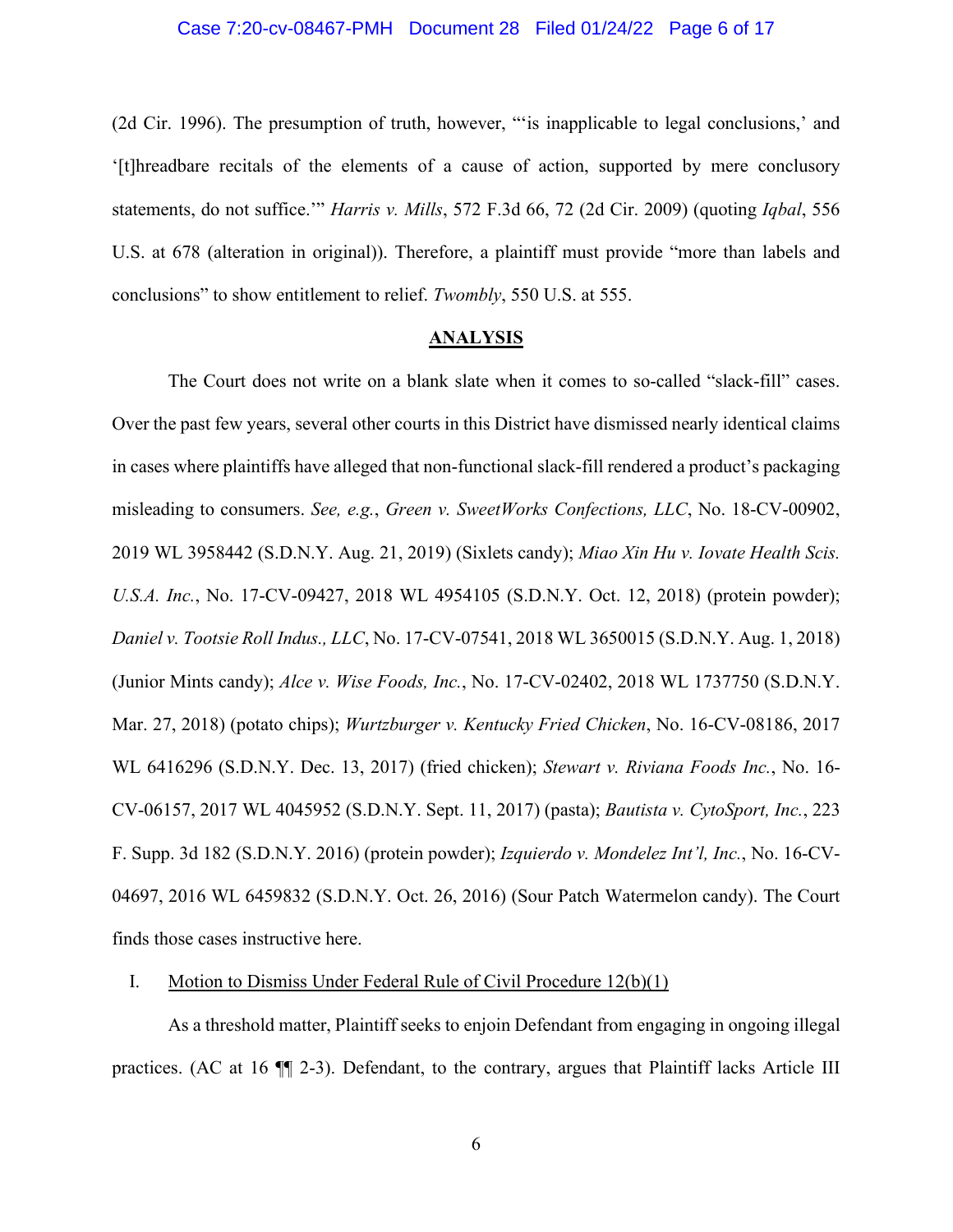#### Case 7:20-cv-08467-PMH Document 28 Filed 01/24/22 Page 7 of 17

standing to seek such injunctive relief because Plaintiff has failed to plausibly allege a threat of future injury. (Def. Br. at 20-22). The Court agrees with Defendant.

First, Plaintiff alleges that she purchased the Fruit Snacks "multiple times a year for the past three years." (AC ¶ 69). Given her purchasing history, Plaintiff must be aware by now of the amount of slack-fill contained in a box of Fruit Snacks. Thus, "[h]aving learned that" a box of Fruit Snacks "contain[s] slack-fill, there is no likelihood that [Plaintiff] will subject [herself] to future injury by repurchasing" another box in the future. *Daniel*, 2018 WL 3650015, at \*6; *see also Davis v. Hain Celestial Grp., Inc.*, 297 F. Supp. 3d 327, 339 (E.D.N.Y. 2018) ("To the extent that plaintiff was deceived by defendants' products, he is now aware of the truth and will not be harmed again in the same way. He therefore lacks standing to seek an injunction."); *Alce*, 2018 WL 1737750, at \*6 ("Consumers who were misled by deceptive food labels lack standing for injunctive relief because there is no danger that they will be misled in the future.").

Second, Plaintiff alleges that she "intends to, seeks to, and will purchase the [Fruit Snacks] again when she can do so with the assurance that the [Fruit Snacks] labels are consistent with the [Fruit Snacks] components." (AC ¶ 74). The Court interprets this conditional statement to mean that Plaintiff will only purchase the Fruit Snacks again if and when the allegedly misleading packaging is fixed. *See Gilleo, et al. v. The J.M. Smucker Co.*, No. 20-CV-02519, 2021 WL 4341056, at \*4 (S.D.N.Y. Sept. 23, 2021). If the condition goes unfulfilled, i.e., Defendant does not alter the packaging, then Plaintiff simply will not purchase the Fruit Snacks again. *See id*. Of course, the logic continues, if the condition is fulfilled, i.e., Defendant alters the packaging so as not to be misleading in the manner Plaintiff purports, then Plaintiff would not be deceived by future purchases. *See id*.; *see also Campbell v. Whole Foods Mkt. Grp., Inc.*, 516 F. Supp. 3d 370, 395 (S.D.N.Y. 2021) (explaining that if plaintiff "does purchase the product again in the future, she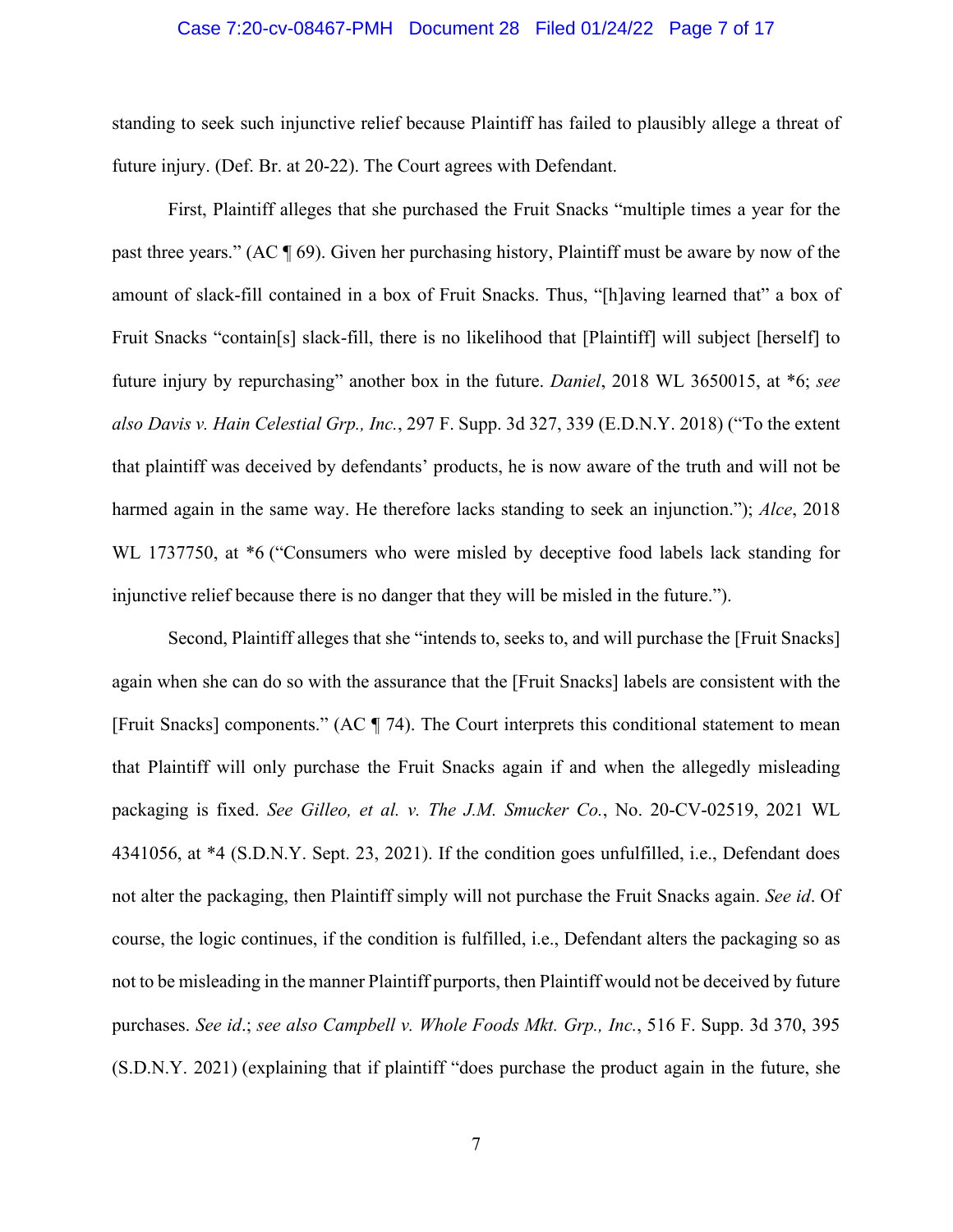#### Case 7:20-cv-08467-PMH Document 28 Filed 01/24/22 Page 8 of 17

will not be harmed in a similar way, because . . . she will only purchase the product if the allegedly misleading representations of which she complains are fixed"). In either scenario, Plaintiff goes unharmed.

Accordingly, Defendant's motion to dismiss Plaintiff's request for injunctive relief on behalf of herself and a putative class is granted.

#### II. Motion to Dismiss Under Federal Rule of Civil Procedure 12(b)(6)

#### A. New York General Business Law Sections 349 and 350

Plaintiff's first claim for relief is based on alleged violations of NYGBL §§ 349 and 350. (AC ¶¶ 84-90). "Section 349 prohibits '[d]eceptive acts or practices in the conduct of any business, trade or commerce,' whereas [§] 350 prohibits '[f]alse advertising in the conduct of any business, trade or commerce.'" *Wynn v. Topco Assocs., LLC*, No. 19-CV-11104, 2021 WL 168541, at \*2 (S.D.N.Y. Jan. 19, 2021) (quoting NYGBL §§ 349-50 (alterations in original)). "'The standard for recovery under . . . § 350, while specific to false advertising, is otherwise identical to [§] 349,' and therefore the Court will merge its analysis of the two claims." *Cosgrove v. Oregon Chai, Inc.*, No. 19-CV-10686, 2021 WL 706227, at \*6 (S.D.N.Y. Feb. 21, 2021) (citation omitted).

"To state a claim under either section, 'a plaintiff must allege that a defendant has engaged in (1) consumer-oriented conduct that is (2) materially misleading and that (3) plaintiff suffered injury as a result of the allegedly deceptive act or practice.'" *Gilleo*, 2021 WL 4341056, at \*5 (quoting *Wynn*, 2021 WL 168541, at \*2).

"The New York Court of Appeals has adopted an 'objective definition of 'misleading' under §§ 349 and 350, whereby the act or omission must be 'likely to mislead a reasonable consumer acting reasonably under the circumstances.'" *Alce*, 2018 WL 1737750, at \*9 (quoting *Braynina v. TJX Cos.*, No. 15-CV-05897, 2016 WL 5374134, at \*5 (S.D.N.Y. Sept. 26, 2016)).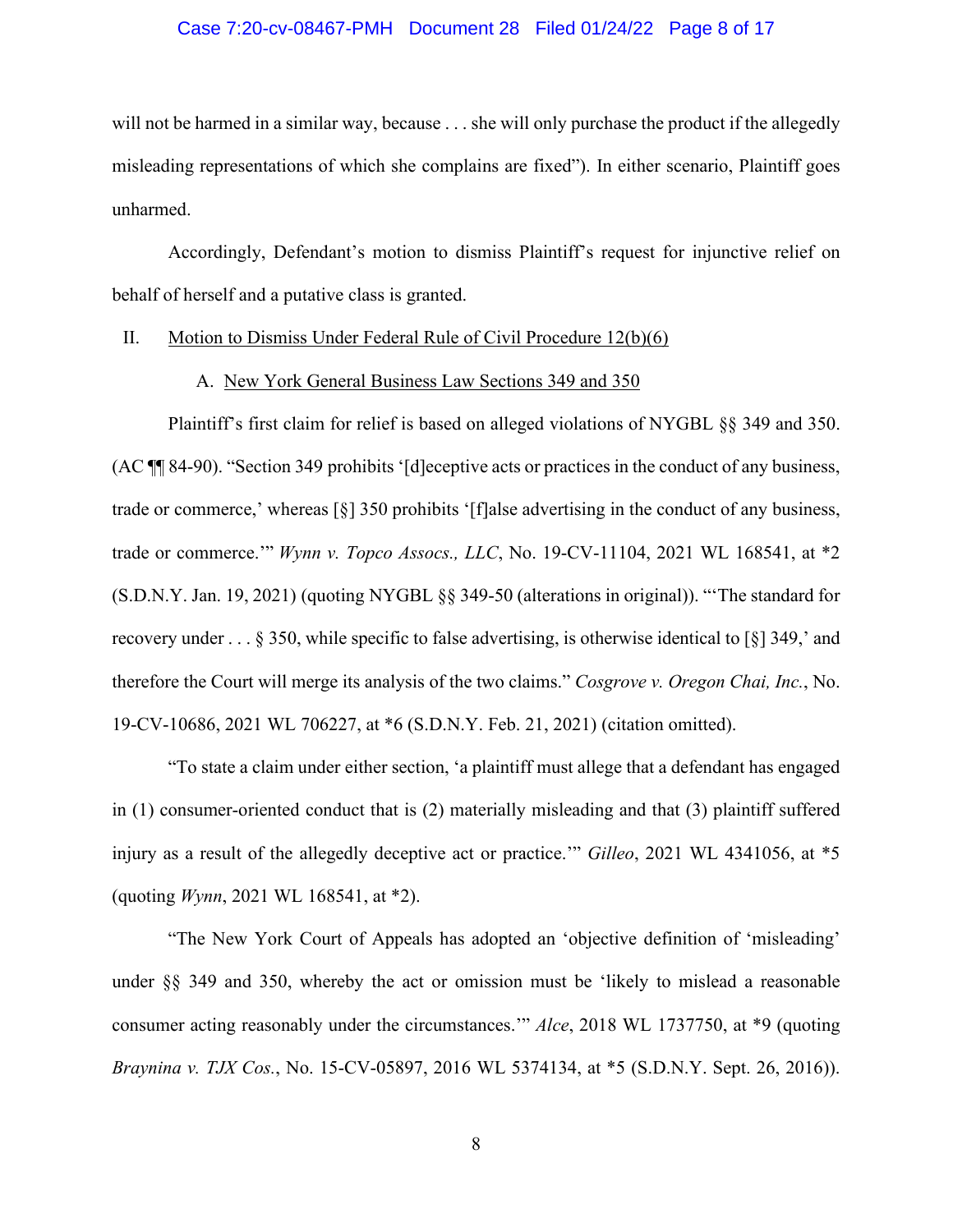#### Case 7:20-cv-08467-PMH Document 28 Filed 01/24/22 Page 9 of 17

"Therefore, sections 349 and 350 require more than a determination as to whether the slack-fill, standing alone, constitutes a misrepresentation. Rather, sections 349 and 350 require an additional finding that a reasonable consumer in like circumstances would consider the misrepresentation *material*." *Daniel v. Mondelez Int'l, Inc.*, 287 F. Supp. 3d 177, 189-90 (E.D.N.Y. 2018) (emphasis in original).

"Generally, courts within this District have found that labels on packages that clearly indicate the product's weight prevent plaintiffs from succeeding on nonfunctional slack-fill claims." *Miao Xin Hu*, 2018 WL 4954105, at \*2; *see also Daniel*, 2018 WL 3650015, at \*11-12 (dismissing nonfunctional slack-fill NYGBL claims because "[w]e can easily conclude, as a matter of law, that the slack-fill enclosed in the Products would not mislead a reasonable consumer, as the Product boxes provide more than adequate information for a consumer to determine the amount of Product contained therein"); *Alce*, 2018 WL 1737750, at \*10 (dismissing nonfunctional slackfill NYGBL claims because "the weight of the chips enclosed is prominently displayed on the front of each Product, in large sized font, in a color differentiated from the package background, and there is no allegation that the full weight represented is not actually in the bag"). Moreover, "'[s]everal courts, including a district court within the Second Circuit, have held that reasonable consumers would not be misled by non-functional slack-fill as a matter of law where the products clearly disclosed accurate net weight and/or the total product count.'" *Miao Xin Hu*, 2018 WL 4954105, at \*3 (quoting *Daniel*, 287 F. Supp. 3d 177, 190).

Here, the front label of the Fruit Snacks box "discloses, in large, color-differentiated font, the actual amount of" Fruit Snacks in each box. *Id*.; *see also* (AC ¶¶ 13, 15, 19). Plaintiff does not allege that this information is inaccurate. That is to say, Plaintiff does not allege that any of the boxes of Fruit Snacks she purchased over the past three years contained less than a total net weight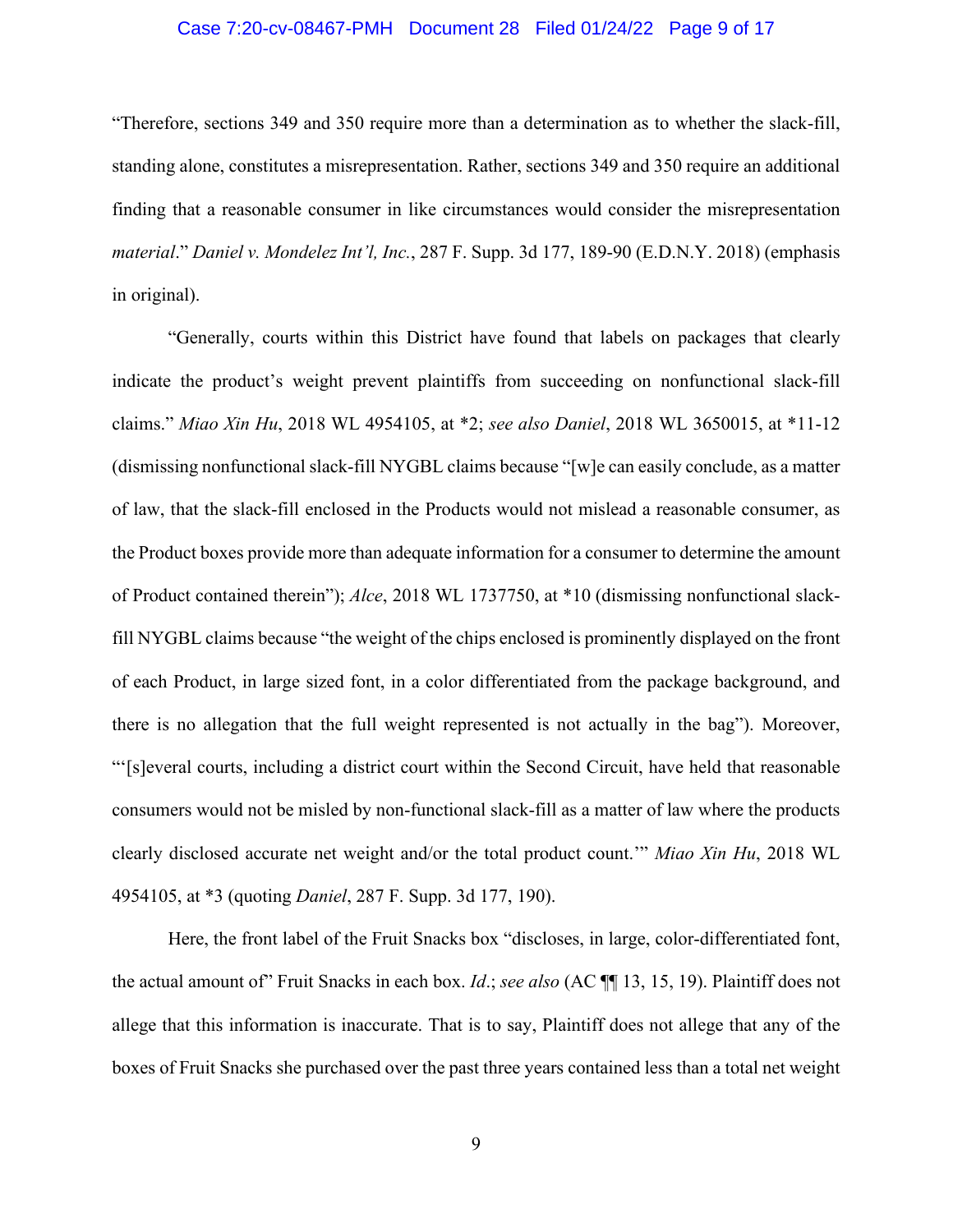#### Case 7:20-cv-08467-PMH Document 28 Filed 01/24/22 Page 10 of 17

of four ounces of Fruit Snacks. "Given the prominence of this information, the Court finds, as a matter of law, that the allegedly nonfunctional slack-fill would not mislead a reasonable consumer acting reasonably under the circumstances." *Miao Xin Hu*, 2018 WL 4954105, at \*3; *see also Daniel*, 2018 WL 3650015, at \*14 ("[G]iven the prominence with which the Products' weight appears on the front of the package, . . . we conclude as a matter of law that no reasonable consumer would be misled by the presence of slack-fill, even assuming it were non-functional, in the Products' packaging.").

Because Plaintiff has failed to sufficiently plead that the Fruit Snacks' packaging is "materially misleading," Plaintiff's claims under NYGBL  $\S$ § 3[4](#page-9-0)9 and 350 are dismissed.<sup>4</sup>

#### III. Plaintiff's Remaining Claims

Plaintiff's remaining claims—negligent misrepresentation; breaches of express warranty, the implied warranty of merchantability, and the Magnuson Moss Warranty Act; fraud; and unjust enrichment—are based on Plaintiff's allegations that the Fruit Snacks' packaging is "materially misleading," as detailed above in the context of Plaintiff's NYGBL claims. Because the Court has already determined that Plaintiff has failed to allege that the Fruit Snacks' packaging would be likely to deceive or mislead a reasonable consumer, these claims for relief are also dismissed for the reasons already stated. *See Gilleo*, 2021 WL 4341056, at \*7; *see also Wynn*, 2021 WL 168541, at \*6 ("Plaintiffs also assert claims for negligent misrepresentation, breach of warranty, fraud, and unjust enrichment. These claims, which largely hinge on the same theory of misleading business practices rejected by the Court above, all fail as a matter of law."). The Court, however, will briefly detail the additional ways in which these claims fail as a matter of law.

<span id="page-9-0"></span><sup>4</sup> Because the Court has concluded that, as a matter of law, no reasonable consumer would be materially misled by the Fruit Snacks' packaging, the Court need not and does not consider Defendant's separate arguments that Plaintiff has failed to plausibly allege: (1) a cognizable injury; and (2) that the slack-fill is nonfunctional. (*See* Def. Br. at 14-20).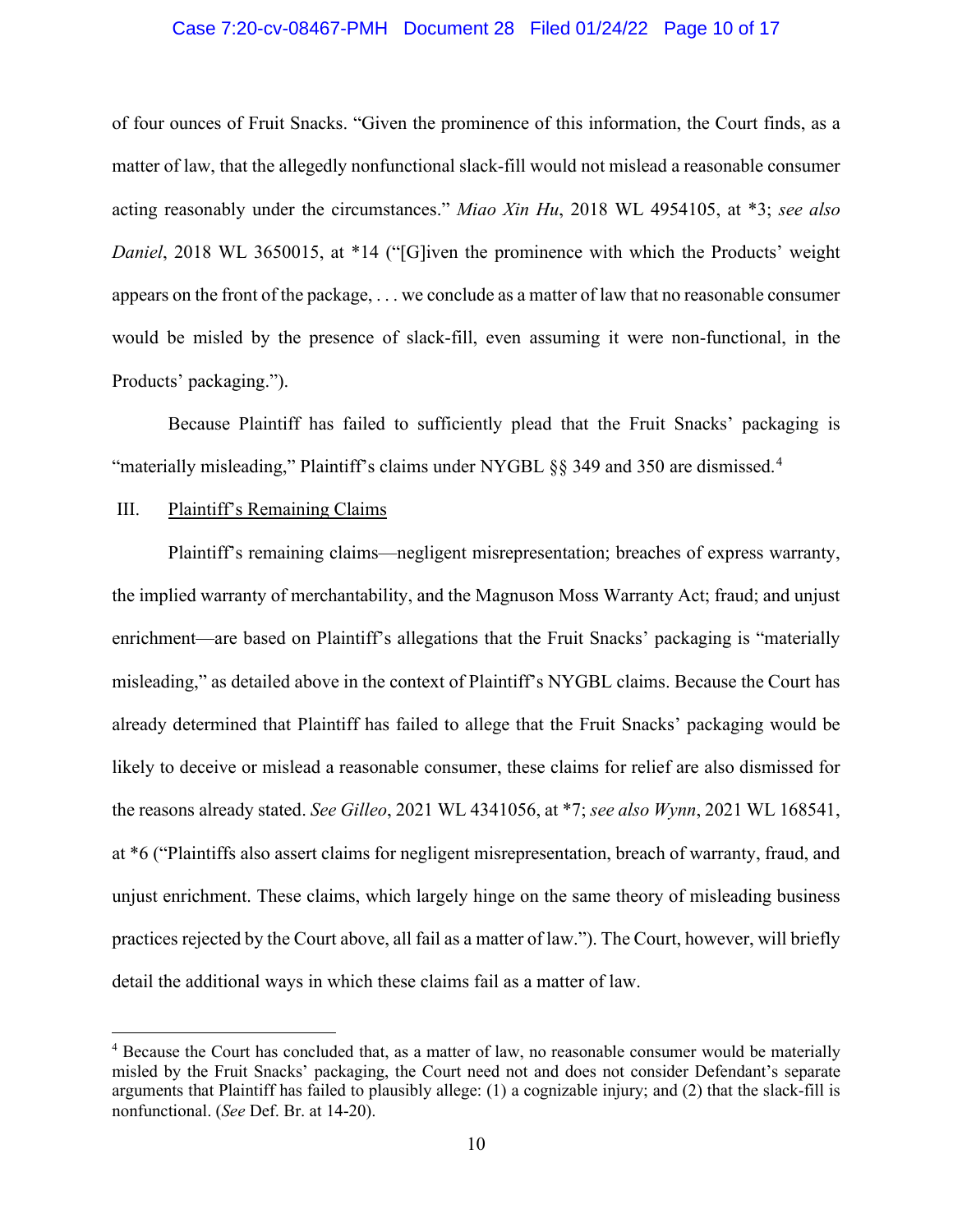### A. Negligent Misrepresentation

"To state a claim for negligent misrepresentation under New York law, a plaintiff must plead '(1) the existence of a special or privity-like relationship imposing a duty on the defendant to impart correct information to the plaintiff; (2) that the information was incorrect; and (3) reasonable reliance on the information.'" *Wynn*, 2021 WL 168541, at \*6 (quoting *Mandarin Trading Ltd. v. Wildenstein*, 944 N.E.2d 1104, 1109 (N.Y. 2011)).

Defendant argues that Plaintiff's negligent misrepresentation claim fails because no special relationship existed between the parties. (Def. Br. at 24; Def. Reply at 6). "The existence of a special relationship between parties depends on: 'whether the person making the representation held or appeared to hold unique or special expertise; whether a special relationship of trust or confidence existed between the parties; and whether the speaker was aware of the use to which the information would be put and supplied it for that purpose.'" *Bautista*, 223 F. Supp. 3d 182, 192- 93 (S.D.N.Y. 2016) (quoting *Suez Equity Inv'rs, L.P. v. Toronto-Dominion Bank*, 250 F.3d 87, 103 (2d Cir. 2001)).

Here, "[t]he transactions alleged are insufficient to establish a special relationship for purposes of a negligent representation claim." *Id*. at 193; *see also Izquierdo*, 2016 WL 6459832, at \*8 ("[T]he vast majority of arms-length commercial transactions, which are comprised of 'casual statements and contacts,' will not give rise to negligent misrepresentation claims." (quoting *Kimmell v. Schaefer*, 675 N.E.2d 450, 454 (N.Y. 1996))); *id*. at \*9 ("[A] basic commercial transaction does not give rise to a special relationship."); *Stoltz v. Fage Dairy Processing Indus., S.A.*, No. 14-CV-03826, 2015 WL 5579872, at \* 23-25 (E.D.N.Y. Sept. 22, 2015) (concluding that no "special relationship" exists between the manufacturer of allegedly misbranded product and consumer); *Alley Sports Bar, LLC v. SimplexGrinnell, LP*, 58 F. Supp. 3d 280, 293 (W.D.N.Y.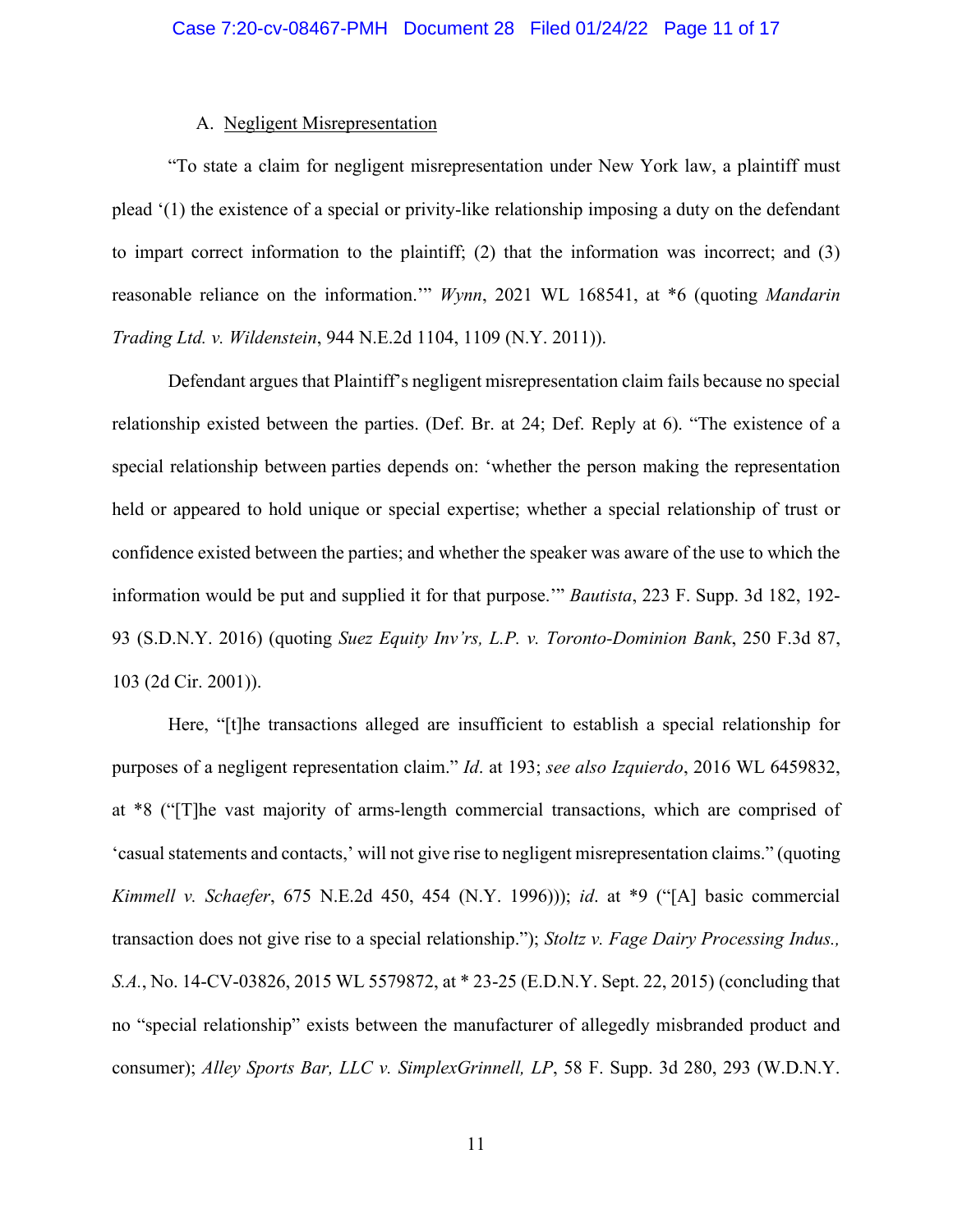#### Case 7:20-cv-08467-PMH Document 28 Filed 01/24/22 Page 12 of 17

2014) (explaining that a "special relationship" requires a closer degree of trust than an ordinary buyer and seller). Indeed, the relationship between Plaintiff and Defendant "appears to be even more attenuated than a run-of-the-mill, arms-length commercial transaction because" Plaintiff did not purchase the Fruit Snacks directly from Defendant—she purchased them from "stores including ShopRite." *Izquierdo*, 2016 WL 6459832, at \*9; *see also* (AC ¶ 69).

Accordingly, and for this additional reason, Plaintiff's negligent misrepresentation claim is dismissed.

# B. Breaches of Express Warranty, Implied Warranty of Merchantability, and the Magnuson Moss Warranty Act, 15 U.S.C. §§ 2301 *et seq.*

"An express warranty is an 'affirmation of fact or promise made by the seller to the buyer which relates to the goods and becomes part of the basis of the bargain.'" *Barreto v. Westbrae Natural, Inc.*, 518 F. Supp. 3d 795, 806 (S.D.N.Y. 2021) (quoting N.Y. U.C.C. § 2-313(1)(a)). "To adequately state a claim for breach of an express warranty, Plaintiff[] must plead '(1) the existence of a material statement amounting to a warranty, (2) the buyer's reliance on this warranty as a basis for the contract with the immediate seller, (3) breach of the warranty, and (4) injury to the buyer caused by the breach.'" *Dashnau v. Unilever Mfg. (US), Inc.*, 529 F. Supp. 3d 235, 249 (S.D.N.Y. 2021) (quoting *Wynn*, 2021 WL 168541, at \*7). "[T]he Court notes that under New York law, privity is an essential element of a cause of action for breach of express warranty, unless the plaintiff claims to have been personally injured." *Koenig v. Boulder Brands, Inc.*, 995 F. Supp. 2d 274, 290 (S.D.N.Y. 2014).

"A breach of the implied warranty of merchantability occurs when the product at issue is 'unfit for the ordinary purposes for which such goods are used.'" *Twohig v. Shop-Rite Supermarkets, Inc.*, 519 F. Supp. 3d 154, 167 (S.D.N.Y. 2021) (quoting U.C.C. § 2-314(c)). As with express warranty claims, New York "'law is clear that, absent any privity of contract between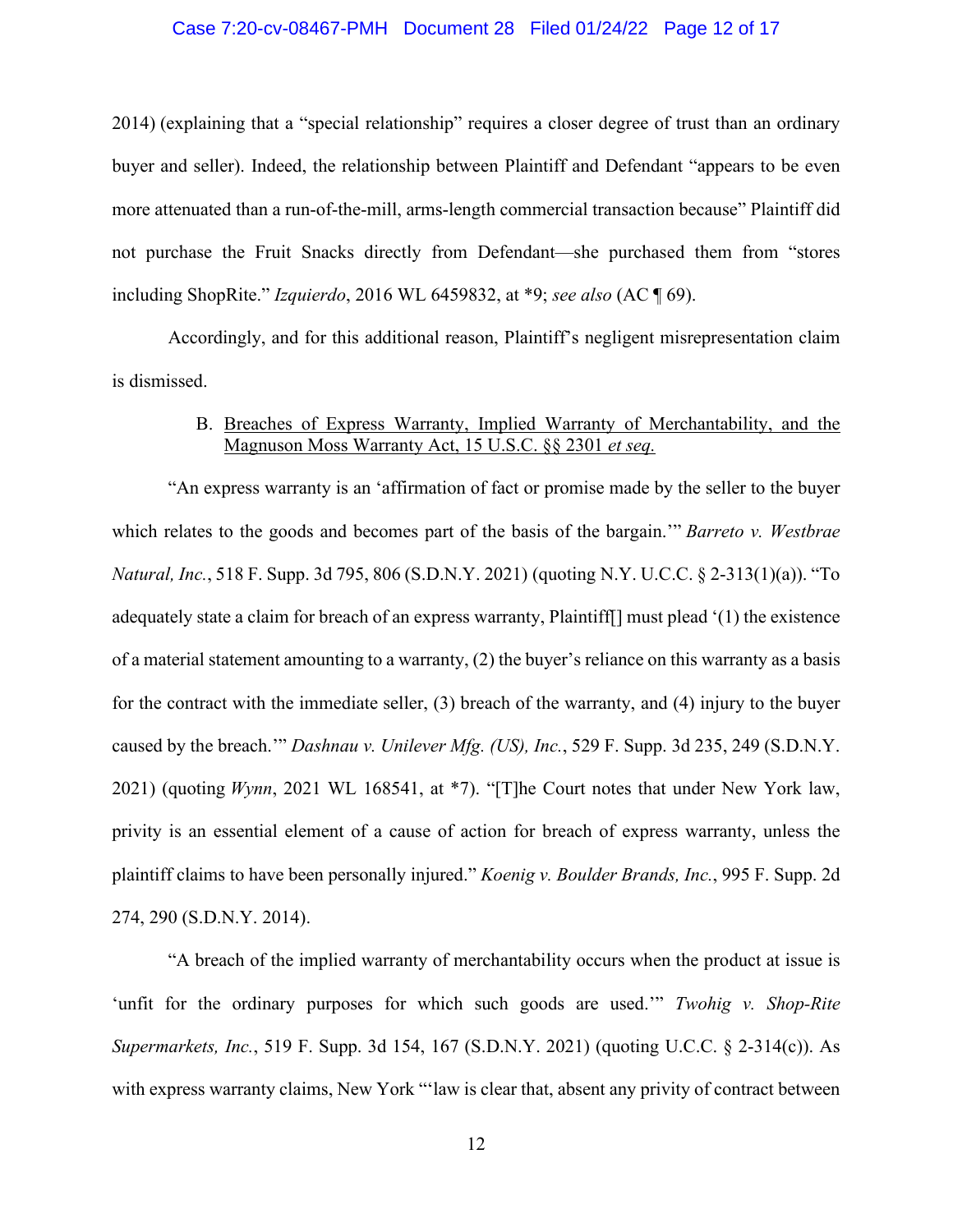#### Case 7:20-cv-08467-PMH Document 28 Filed 01/24/22 Page 13 of 17

Plaintiff and Defendant, a breach of implied warranty claim cannot be sustained as a matter of law except to recover for personal injuries.'" *Zottola v. Eisai Inc.*, No. 20-CV-02600, 2021 WL 4460563, at \*7 (S.D.N.Y. Sept. 29, 2021) (quoting *Gould v. Helen of Troy Ltd.*, 16-CV-02033, 2017 WL 1319810, at \*5 (S.D.N.Y. Mar. 30, 2017)). "That is to say, 'New York courts continue to require privity between a plaintiff and defendant with respect to claims for breach of implied warranties of merchantability and fitness for a particular purpose where the only loss alleged is economic.'" *Id*. (quoting *Catalano v. BMW of N. Am., LLC*, 167 F. Supp. 3d 540, 556-57 (S.D.N.Y. 2016)).

Here, Plaintiff alleges that she purchased the Fruit Snacks "multiple times a year for at least the past three years" from "stores including ShopRite." (AC ¶ 69). But Plaintiff does not allege that she purchased the Fruit Snacks directly from Defendant. Nor has Plaintiff pled personal injury—her alleged injury is, instead, purely economic. (*Id*. ¶¶ 54, 56, 73). Therefore, both Plaintiff's express and implied warranty claims fail for lack of privity. *See Zottola*, 2021 WL 4460563, at \*7 (dismissing breach of implied warranty claim for lack of privity); *Gilleo*, 2021 WL 4341056, at \*8 n.6 (dismissing breach of implied warranty claim for lack of privity); *Koenig*, 995 F. Supp. 2d at 290 (dismissing breach of express warranty claim for lack of privity); *Ebin v. Kangadis Food Inc.*, No. 13-CV-02311, 2013 WL 6504547, at \*6 (S.D.N.Y. Dec. 11, 2013) (dismissing breach of express warranty claim for lack of privity). [5](#page-12-0)

Accordingly, because there is no privity, Plaintiff's claims for breach of express warranty and the implied warranty of merchantability are dismissed for this reason as well.<sup>[6](#page-12-1)</sup>

<span id="page-12-0"></span><sup>5</sup> Because the Court has concluded that Plaintiff's express and implied warranty claims fail for lack of privity, the Court need not and does not address Defendant's additional arguments in support of dismissal of those claims for relief.

<span id="page-12-1"></span><sup>6</sup> Plaintiff also brings a claim under the Magnuson Moss Warranty Act, 15 U.S.C. §§ 2301 *et seq.* (AC ¶¶ 99-108). Plaintiff's "claim brought under the Magnuson Moss Warranty Act is dismissed because Plaintiff[]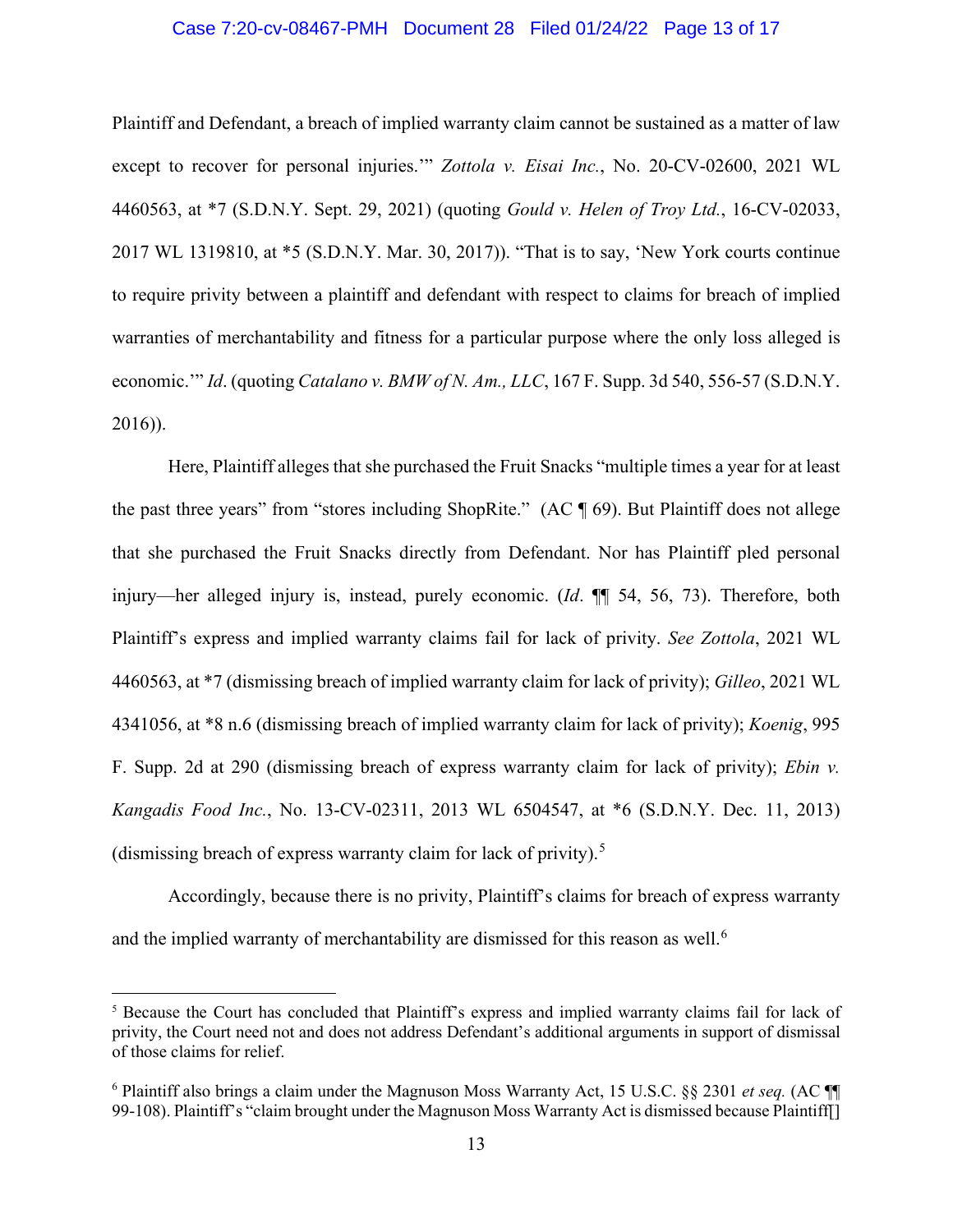### C. Fraud

"Under New York law, stating a claim for fraud requires alleging (1) a material misrepresentation or omission of fact, (2) made with knowledge of its falsity, (3) with an intent to defraud, and (4) reasonable reliance on the part of the plaintiff, (5) that causes damage to the plaintiff." *Wynn*, 2021 WL 168541, at \*7 (citing *Schlaifer Nance & Co. v. Estate of Warhol*, 119 F.3d 91, 98 (2d Cir. 1997)). Claims of fraud must be pled "'with particularity,'" *B & M Linen, Corp. v. Kannegiesser, USA, Corp.*, 679 F. Supp. 2d 474, 481 (S.D.N.Y. 2010) (quoting Fed. R. Civ. P. 9(b)), and thus a plaintiff must "(1) detail the statements (or omissions) that the plaintiff contends are fraudulent, (2) identify the speaker, (3) state where and when the statements (or omissions) were made, and (4) explain why the statements (or omissions) are fraudulent," *Eternity Glob. Master Fund Ltd. v. Morgan Guar. Trust Co. of N.Y.*, 375 F.3d 168, 188 (2d Cir. 2004) (internal quotation marks omitted). Put differently, a plaintiff must identify "the who, what, when, where, and how: the first paragraph of any newspaper story." *Silvester v. Selene Fin., LP*, No. 18- CV-02425, 2021 WL 861080, at \*2 (S.D.N.Y. Mar. 8, 2021) (quoting *Backus v. U3 Advisors, Inc.*, No. 16-CV-08990, 2017 WL 3600430, at \*9 (S.D.N.Y. Aug. 18, 2017)). "Rule 9(b) also requires plaintiffs to 'allege facts that give rise to a strong inference of fraudulent intent.'" *Twohig*, 519 F. Supp. 3d at 166 (quoting *Lerner v. Fleet Bank, N.A.*, 459 F.3d 273, 290 (2d Cir. 2006)).

Because, as explained above, "Plaintiff has not alleged facts sufficient to support plausibly an inference that the [Fruit Snacks'] packaging was materially misleading as to the quantity of [Fruit Snacks] in the box she purchased and, given the content disclosures on the box, she cannot

ha[s] not adequately ple[d] a cause of action for breach of written or implied warranty." *Twohig*, 519 F. Supp. 3d at 167; *see also Garcia v. Chrysler Gr. LLC*, 127 F. Supp. 3d 212, 232 (S.D.N.Y. 2015) ("To state a claim under the [Magnuson Moss Warranty Act], plaintiffs must adequately plead a cause of action for breach of written or implied warranty under state law.").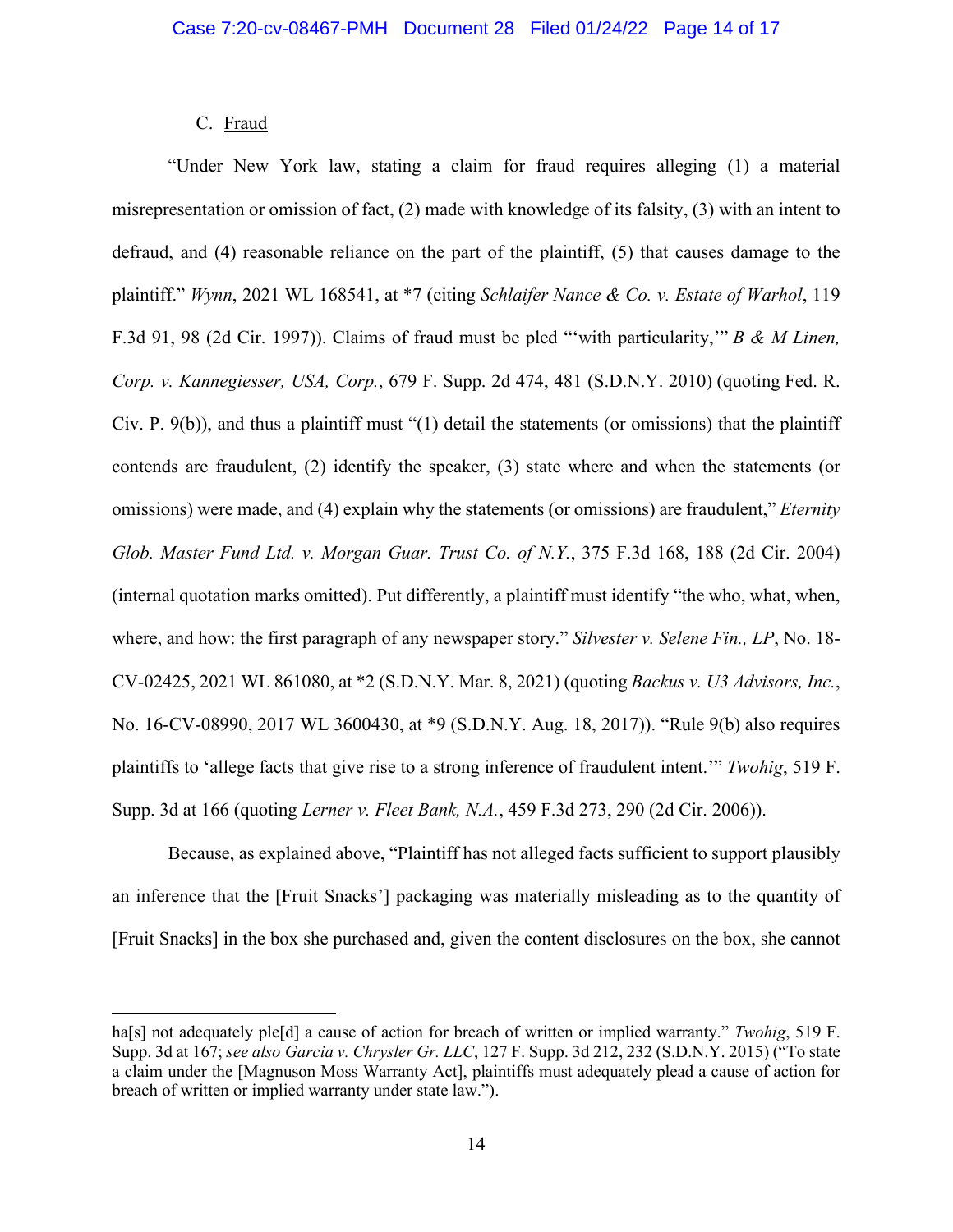#### Case 7:20-cv-08467-PMH Document 28 Filed 01/24/22 Page 15 of 17

establish that she reasonably relied on any quantity impression derived solely from the size of the box." *Green*, 2019 WL 3958442, at \*7. Therefore, Plaintiff's "common law fraud claim must also be dismissed for failure to state a claim upon which relief may be granted." *Id*.; *see also Daniel*, 2018 WL 3650015, at \*15 (dismissing fraud claim "[f]or essentially the same reasons" that court dismissed NYGBL claims); *Daniel*, 287 F. Supp. 3d at 199 (same).

### D. Unjust Enrichment

"To state a claim for unjust enrichment under New York law, a plaintiff must allege that  $(1)$  the defendant was enriched, (2) at the expense of the plaintiff, and (3) . . . it would be inequitable to permit the defendant to retain that which is claimed by the plaintiff.'" *Koenig*, 995 F. Supp. 2d at 290 (quoting *Baron v. Pfizer, Inc.*, 840 N.Y.S.2d 445, 448 (App. Div. 2007)). "An unjust enrichment claim is not available where it simply duplicates, or replaces, a conventional contract or tort claim." *Corsello v. Verizon New York, Inc.*, 967 N.E.2d 1177, 1185 (N.Y. 2012). Nor is it "a catchall cause of action to be used when others fail." *Id*.

Here, Plaintiff's theory of unjust enrichment is that Defendant enriched itself by misrepresenting the amount of Fruit Snacks contained in each package (AC ¶ 114), which is duplicative of Plaintiff's "core theory of deception, and 'if [Plaintiff's] other claims are defective, an unjust enrichment claim cannot remedy the defects.'" *Barreto*, 518 F. Supp. 3d at 809 (quoting *Corsello*, 967 N.E.2d at 1185). Therefore, Plaintiff's unjust enrichment clam is dismissed. *See Alce*, 2018 WL 1737750, at \*12 (dismissing unjust enrichment claim as duplicative of NYGBL §§ 349, 350, and 350-a slack-fill claim); *see also Bautista*, 223 F. Supp. 3d at 193-94 (dismissing unjust enrichment claim as duplicative of NYGBL § 349 slack-fill claim); *Izquierdo*, 2016 WL 6459832, at \*9-10 (same).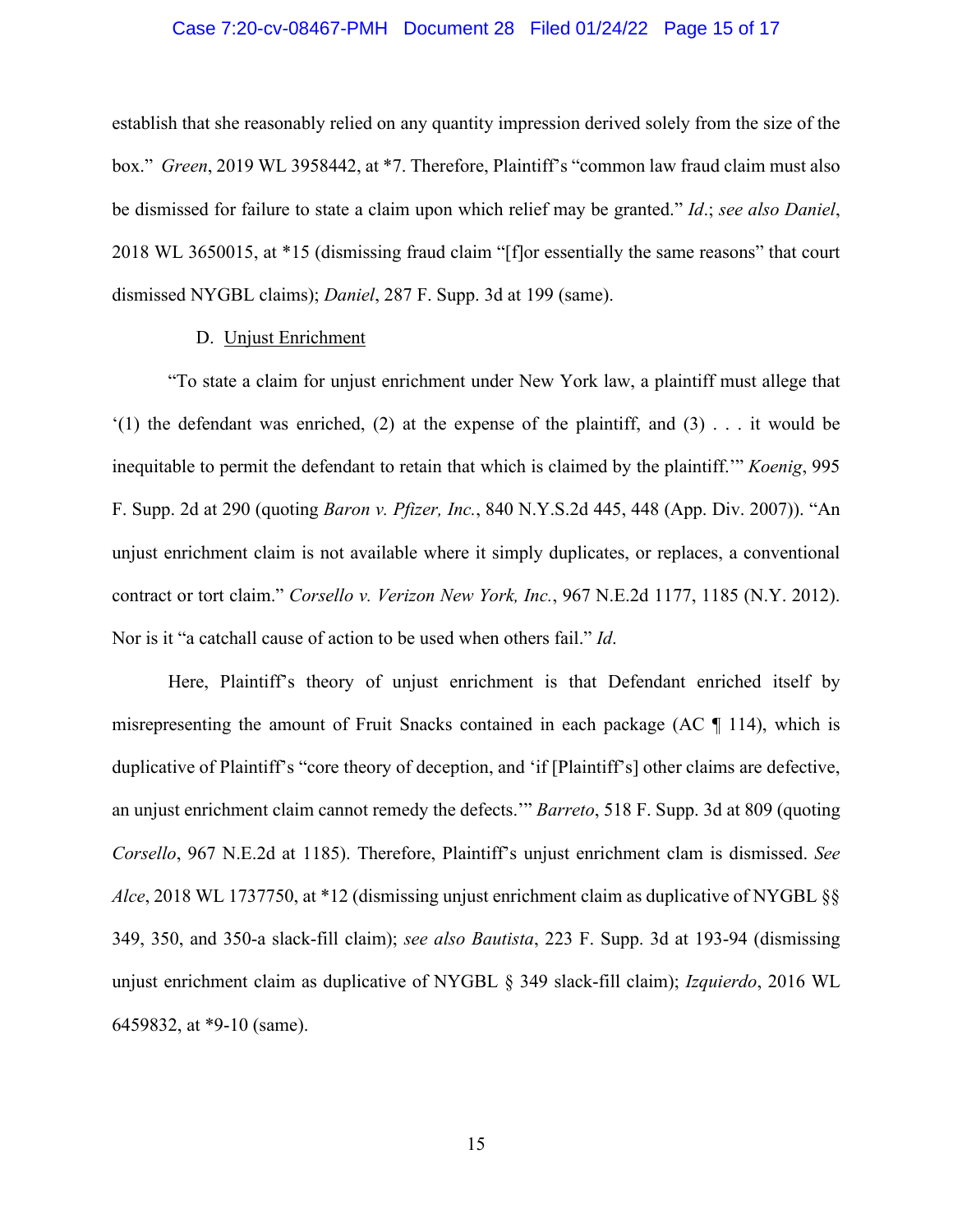Accordingly, Plaintiff's unjust enrichment claim is dismissed.<sup>[7](#page-15-0)</sup>

## IV. Leave to Amend

Plaintiff, at the conclusion of her opposition brief, devotes one sentence to a request for leave to file a Second Amended Complaint. (Pl. Opp. at 17). "'Plaintiff's request to amend, contained solely in [her] opposition memorandum, is procedurally defective since a bare request to amend a pleading contained in a brief, which does not also attach the proposed amended pleading is improper under Fed. R. Civ. P. 15.'" *Zottola*, 2021 WL 4460563, at \*11 (quoting *Oden v. Boston Sci. Corp.*, 330 F. Supp. 3d 877, 904 n.4 (E.D.N.Y. 2018)). The nature of Plaintiff's request is especially improper where, as here, Plaintiff has already had an opportunity to amend her pleading. As noted above, Plaintiff's common law claims are dismissed, along with her NYGBL claims, due to Plaintiff's failure to allege that the Fruit Snacks' packaging was "materially misleading" and for the additional reasons set forth herein. Accordingly, "a busy district court need not allow itself to be imposed upon by the presentation of [Plaintiff's] theories" for a third time. *Nat'l Credit Union Admin. Bd. v. U.S. Bank Nat'l Ass'n*, 898 F.3d 243, 258 (2d Cir. 2018).

"The Second Circuit has indicated that 'when a plaintiff does not advise the district court how the complaint's defects would be cured . . . it is not an abuse of discretion to implicitly deny

<span id="page-15-0"></span><sup>&</sup>lt;sup>7</sup> Plaintiff argues that her unjust enrichment claim is permitted by Federal Rule of Civil Procedure  $8(d)(3)$ , which provides that "a plaintiff may plead two or more statements of a claim, even within the same count, regardless of consistency." (Pl. Opp. at 16 (quoting *Henry v. Daytop Vill., Inc.*, 42 F.3d 89, 95 (2d Cir. 1994)). "While parties are . . . permitted to plead inconsistent claims" under Rule 8(d)(3), Plaintiff's argument nevertheless fails to revive her unjust enrichment claim, as the Court concludes that such claim is "unnecessary and duplicative" of her tort claims. *In re Novartis & Par Antitrust Litig.*, No. 18-CV-11835, 2019 WL 3841711, at \*7 (S.D.N.Y. Aug. 15, 2019) (dismissing unjust enrichment claim, despite plaintiffs' argument that it should be permitted in the alternative under Rule  $8(d)(3)$ , because such claim was duplicative of plaintiffs' statutory claims). Plaintiff's unjust enrichment claim is not a substitute for defective statutory and common law claims. *See, e.g.*, *Koenig*, 995 F. Supp. 2d at 291 (holding that "to the extent that [p]laintiffs' other claims succeed, the unjust enrichment claim is duplicative, and if plaintiffs' other claims are defective, an unjust enrichment claim cannot remedy the defects" (internal quotation marks omitted)); *Hua Xue v. Jensen*, No. 19-CV-01761, 2020 WL 6825676, at \*13 (S.D.N.Y. Nov. 19, 2020) (holding that "an unjust enrichment claim is not a substitute for [plaintiff's] failure to properly plead her fraud claims").